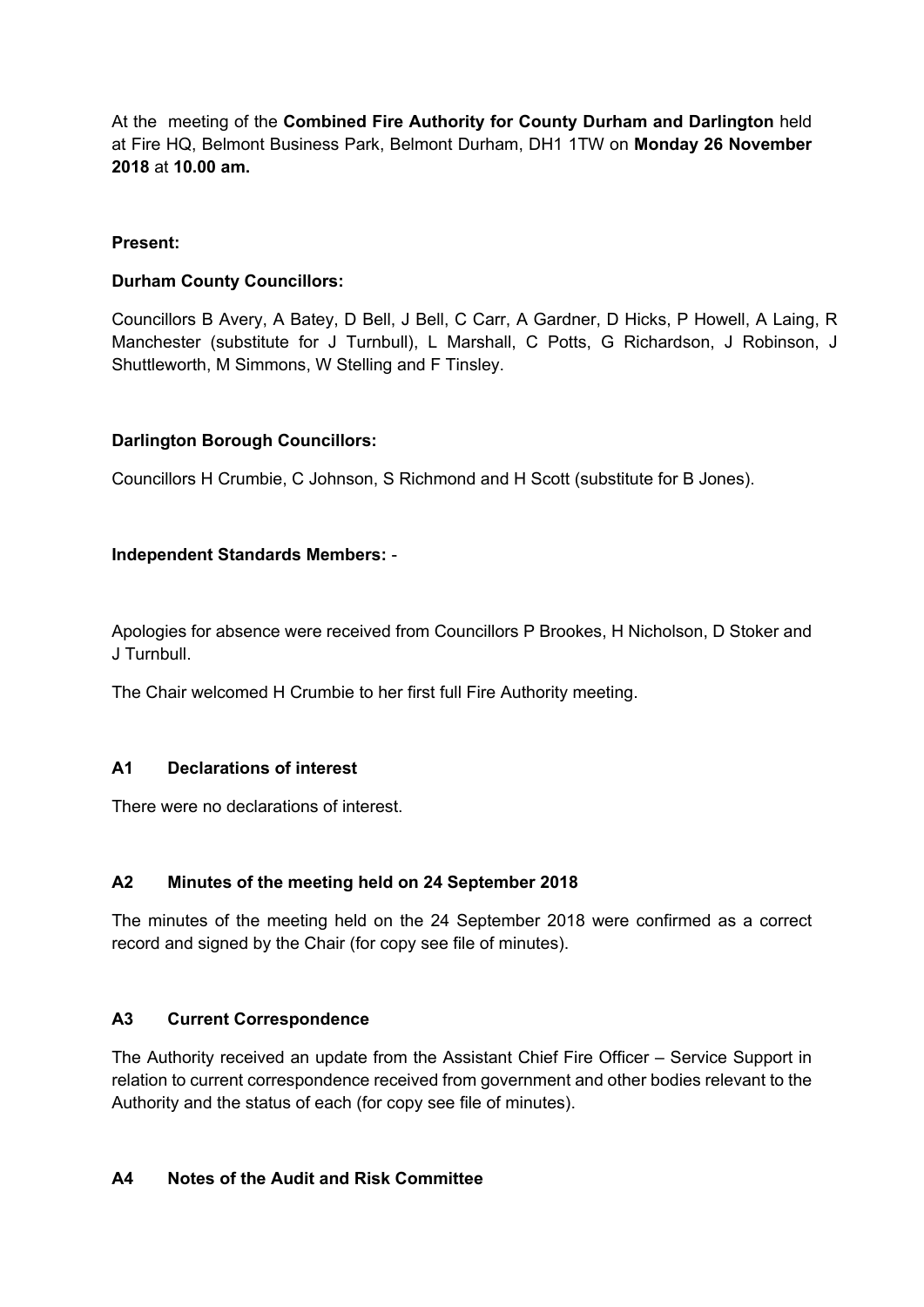The Authority considered a report of the of the Audit and Risk Committee, which provided an update on the discussions at the meeting held on 18 October 2018 (for copy see file of minutes).

# **A5 Notes of the Finance Committee**

The Authority considered a report of the Chair of the Finance Committee, which provided an update on the discussions of the meeting held on 23 October 2018 (for copy see file of minutes).

A Batey noted that T Hope had been congratulated on his 40 years' service by the Committee.

# **A6 Change of Elected Member from Darlington**

The Authority considered a report of the Clerk which made members aware of a change in representation on the CFA from Darlington Borough Council and the impact on the committee structure and representation on external bodies. (for copy see file of minutes).

# **Resolved:**

That the report be noted and that Cllr Crumbie had replaced Cllr Harker on the CFA and Cllr Richmond on the Finance Committee and as representative to the LGA.

# **A7 Inclusive Fire Service Group Improvement Strategies**

The Authority considered a report of the Assistant Chief Fire Officer – Service Support which provided members with an update on the progress of the action plan which was developed in response to the Inclusive Fire Service Group improvement strategies as published in Circular NJC/1/18 (for copy see file of minutes).

# **Resolved:**

- (i) That the content of the report and action plan be noted;
- (ii) That the completed status of the action plan be approved.

# **A8 Member Attendance at Conference**

The Authority considered a report of the Vice Chair which provided feedback to members on the recent Combined Fire Authority Conference held on 11 October (for copy see file of minutes). Cllr Laing highlighted the presentation on organisational culture given at the conference by the Chief Fire Officer and Dr Les Graham from Durham University Business School. Cllr Robinson confirmed HMICFRS had spoken favourably about the presentation at the Fire Service Management Committee the next day.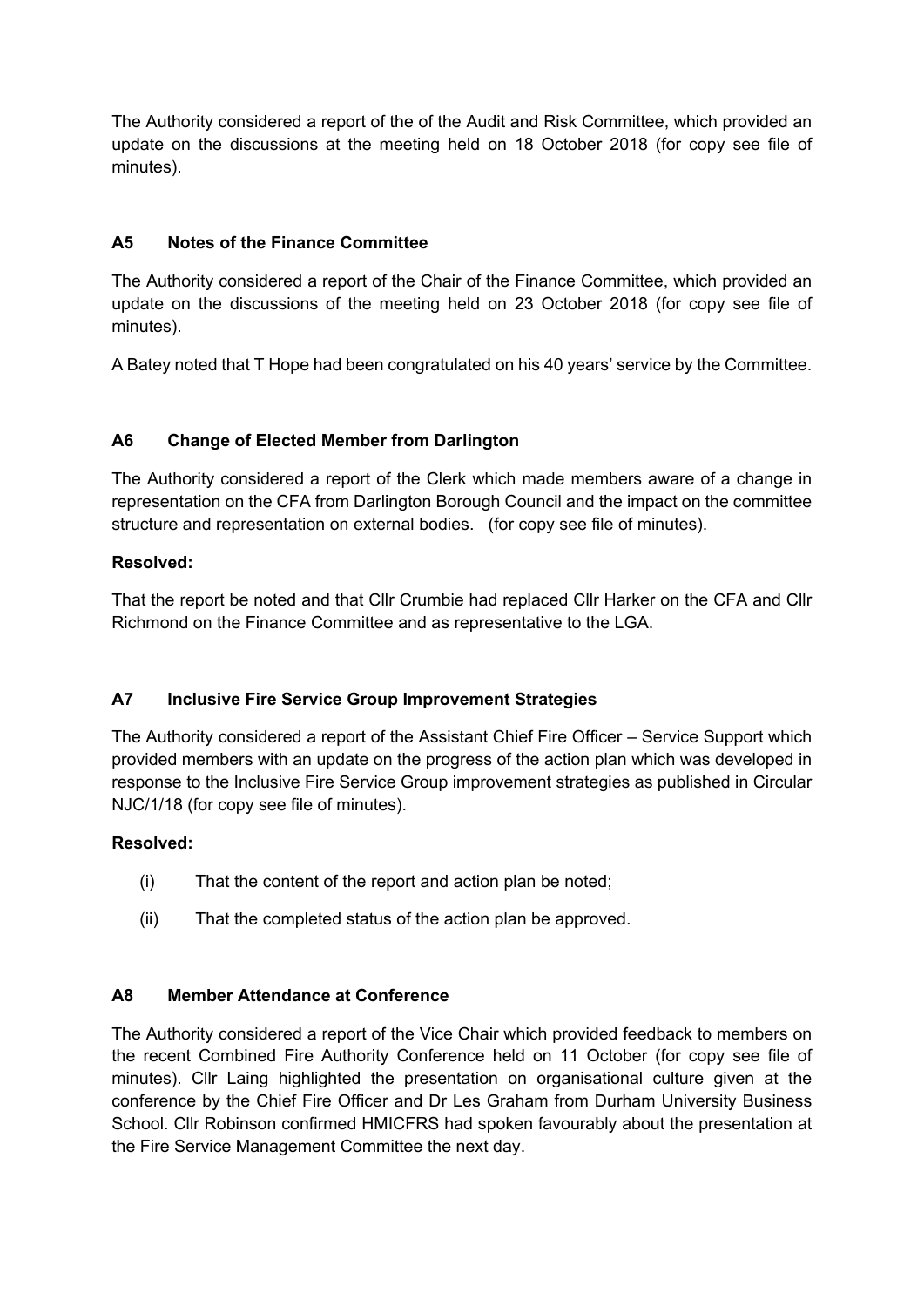### **Resolved:**

That the report be noted.

### **A9 Bonfire Period Update – Presentation**

The Area Manager Emergency Response delivered a presentation to members in relation to the latest bonfire period.

Members queried the involvement of Durham Constabulary in relation to attacks on firefighters. D Brown noted the good working relationship the Service had with Durham Constabulary.

Members queried the availability of fireworks for sale. D Brown noted that the Service recommends the general public attend organised events and publicises local events on social media and via the Service's website.

Members noted that their constituents were not always aware of the areas a fire station covered and this could be used in literature for the next campaign.

#### **Resolved:**

That the presentation be noted.

#### **A10 Any other Business**

There was no other business.

### **A11 Exclusion of the public**

That under Section 100A(4) of the Local Government Act 1972, the public be excluded from the meeting for the following items of business on the grounds that they involve the likely disclosure of exempt information as defined in paragraphs 3 and 4 of Part 1 of Schedule 12A to the said Act.

# **B12 Strategic Planning Day 8 October 2018**

The Authority Received a report from the Chief Fire Officer which summarised the areas explored and debated at the Combined Fire Authority strategic planning day on 8 October 2018 (for copy see file of minutes).

Members noted the benefits of Officers attending local resident meetings to discuss IRMP proposals.

Members queried the working time directive and the Chief Fire Officer gave an update on the current situation.